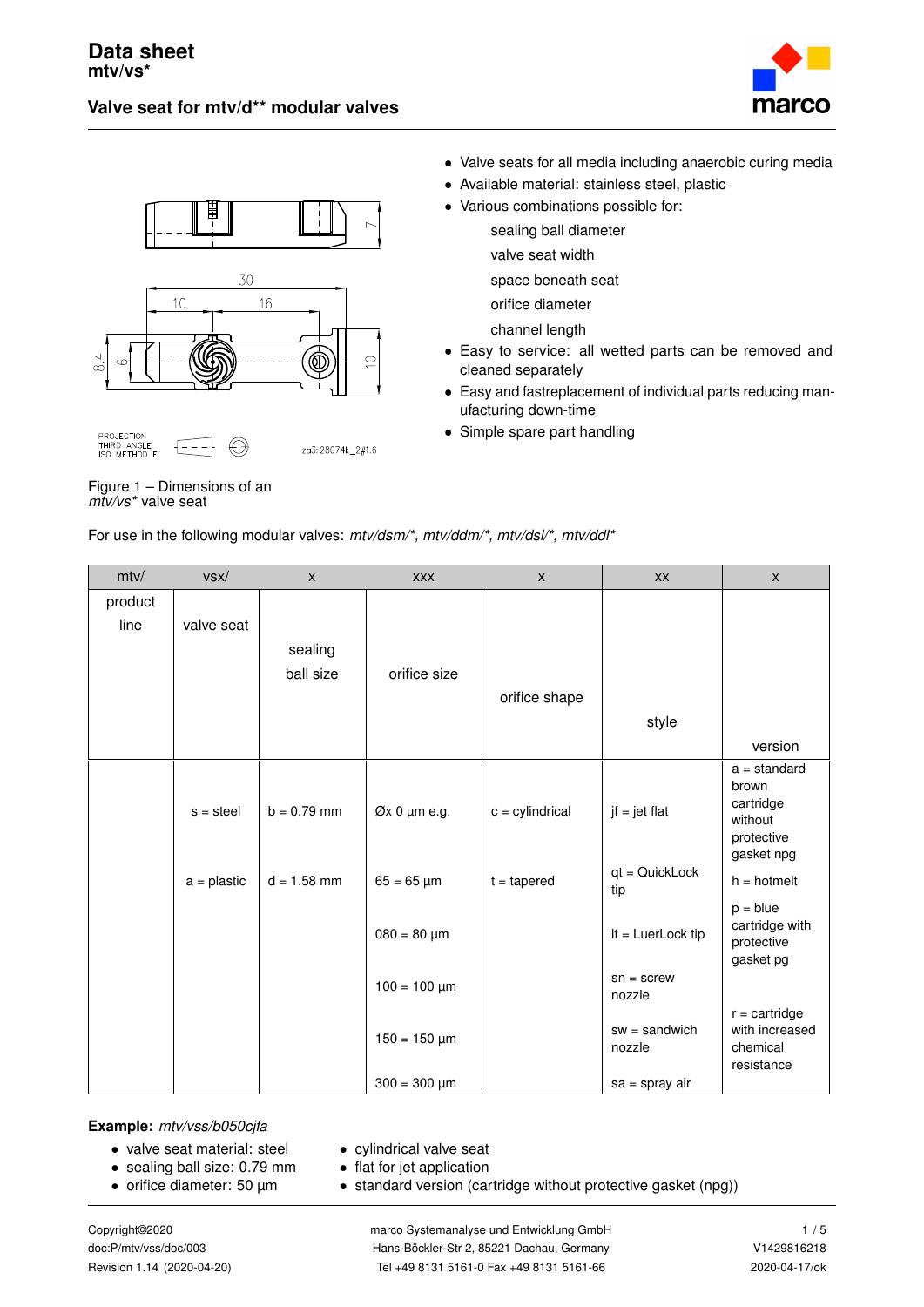

**Note:** New valve seats have the 3-digit orifice size marking, previous versions with 2 digits remain unchanged.



Only replace the valve seat when the valve is in purge mode! Dry cycling the valve may cause damage to the valve seat!

## **Available versions Available versions**



- For jet applications
- Available in stainless steel for standard and for hot melt applications, and in plastic



| Order no.       | Sealing<br>ball | Orifice Ø   | Orifice shape | <b>Style</b>       |
|-----------------|-----------------|-------------|---------------|--------------------|
| mtv/vss/b05tjfa | 0.79 mm         | $50 \mu m$  | tapered       | jet flat           |
| mtv/vss/b05tjfb | 0.79 mm         | $50 \mu m$  | tapered       | jet flat           |
| mtv/vss/b05tjfp | $0.79$ mm       | 50 µm       | tapered       | jet flat           |
| mtv/vss/b10cjfa | $0.79$ mm       | $100 \mu m$ | cylindrical   | jet flat           |
| mtv/vss/b15cjfa | 0.79 mm         | $150 \mu m$ | cylindrical   | jet flat           |
| mtv/vss/b20cjfa | $0.79$ mm       | 200 µm      | cylindrical   | jet flat           |
| mtv/vss/b25cjfa | 0.79 mm         | 250 µm      | cylindrical   | jet flat           |
| mtv/vss/b30cjfa | 0.79 mm         | 300 µm      | cylindrical   | jet flat           |
| mtv/vss/d05tjfa | 1.58 mm         | $50 \mu m$  | tapered       | jet flat           |
| mtv/vss/d05tjfp | 1.58 mm         | $50 \mu m$  | tapered       | jet flat           |
| mtv/vss/d10tjfa | 1.58 mm         | $100 \mu m$ | tapered       | jet flat           |
| mtv/vss/d10tjfh | 1.58 mm         | 100 µm      | tapered       | jet flat, hot melt |
| mtv/vss/d10tjfp | 1.58 mm         | $100 \mu m$ | tapered       | jet flat           |
| mtv/vss/d15tjfa | 1.58 mm         | $150 \mu m$ | tapered       | jet flat           |
| mtv/vss/d15tjfh | 1.58 mm         | 150 µm      | tapered       | jet flat, hot melt |
| mtv/vss/d15tjfp | 1.58 mm         | 150 µm      | tapered       | jet flat           |
| mtv/vss/d20tjfa | 1.58 mm         | 200 µm      | tapered       | jet flat           |
| mtv/vss/d20tjfp | 1.58 mm         | 200 µm      | tapered       | jet flat           |
| mtv/vss/d60cjfa | 1.58 mm         | 600 µm      | cylindrical   | jet flat           |
| mtv/vsa/b05cjfa | $0.79$ mm       | 50 µm       | cylindrical   | jet flat           |
| mtv/vsa/b10cjfa | $0.79$ mm       | $100 \mu m$ | cylindrical   | jet flat           |
| mtv/vsa/b15cjfa | 0.79 mm         | $150 \mu m$ | cylindrical   | jet flat           |
| mtv/vsa/b20cjfa | $0.79$ mm       | 200 µm      | cylindrical   | jet flat           |
| mtv/vsa/d15tjfa | 1.58 mm         | 150 µm      | tapered       | jet flat           |
| mtv/vsa/d30tjfa | 1.58 mm         | 300 µm      | tapered       | jet flat           |
| mtv/vsa/d30cjfa | 1.58 mm         | 300 µm      | cylindrical   | jet flat           |

Copyright©2020 marco Systemanalyse und Entwicklung GmbH 2 / [5](#page-4-0) doc:P/mtv/vss/doc/003 Hans-Böckler-Str 2, 85221 Dachau, Germany V1429816218 Revision 1.14 (2020-04-20) Tel +49 8131 5161-0 Fax +49 8131 5161-66 2020-04-17/ok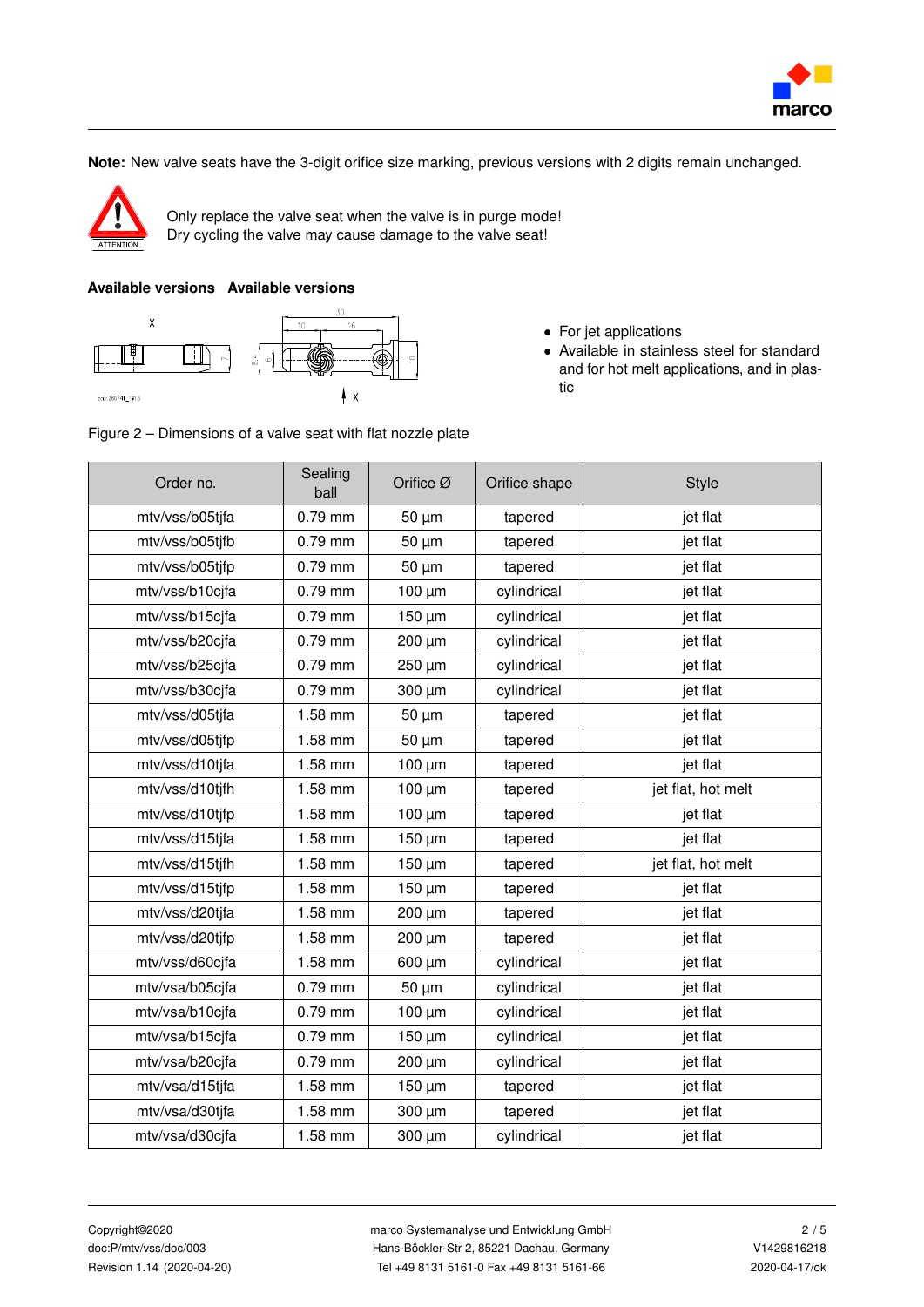

| Order no.         | Sealing<br>ball | Orifice $\varnothing$ | Orifice shape | <b>Style</b>                |
|-------------------|-----------------|-----------------------|---------------|-----------------------------|
| mtv/vss/d065tjfh2 | l.58 mm         | $65 \mu m$            | tapered       | jet flat, hot melt, dot jet |
| mtv/vss/d08tjfh2  | .58 mm          | $80 \mu m$            | tapered       | jet flat, hot melt, dot jet |
| mtv/vss/d10tjfh2  | l.58 mm         | $100 \mu m$           | tapered       | jet flat, hot melt, dot jet |
| mtv/vss/d15tjfh2  | .58 mm          | 150 µm                | tapered       | jet flat, hot melt, dot jet |





- for jet applications
- special nozzle insert for low viscosity media to avoid satellites

| Figure 3 – Dimensions of a valve seat with sandwich nozzle |  |  |  |
|------------------------------------------------------------|--|--|--|
|                                                            |  |  |  |

| Order no.       | Sealing<br>ball | Orifice $\varnothing$ | Orifice shape | <b>Style</b>    |
|-----------------|-----------------|-----------------------|---------------|-----------------|
| mtv/vss/d05cswa | .58 mm          | $50 \mu m$            | cylindrical   | sandwich nozzle |
| mtv/vss/d08cswa | 1.58 mm         | $80 \mu m$            | cylindrical   | sandwich nozzle |
| mtv/vss/d10cswa | .58 mm          | $100 \mu m$           | cylindrical   | sandwich nozzle |
| mtv/vss/d15cswa | .58 mm          | 150 um                | cylindrical   | sandwich nozzle |



- for contact dispensing
- QuickLock: special marco quick lock design to avoid air getting trapped

|  |  |  | Figure 4 – Dimensions of a valve seat for QuickLock tip |
|--|--|--|---------------------------------------------------------|
|--|--|--|---------------------------------------------------------|

| Order no.       | Sealing<br>ball | Orifice $\varnothing$ | Orifice shape | Style         |  |
|-----------------|-----------------|-----------------------|---------------|---------------|--|
| mtv/vss/d60cqtp | .58 mm          | $600 \mu m$           | cylindrical   | QuickLock tip |  |

Copyright©2020 marco Systemanalyse und Entwicklung GmbH 3 / [5](#page-4-0) doc:P/mtv/vss/doc/003 Hans-Böckler-Str 2, 85221 Dachau, Germany V1429816218 Revision 1.14 (2020-04-20) Tel +49 8131 5161-0 Fax +49 8131 5161-66 2020-04-17/ok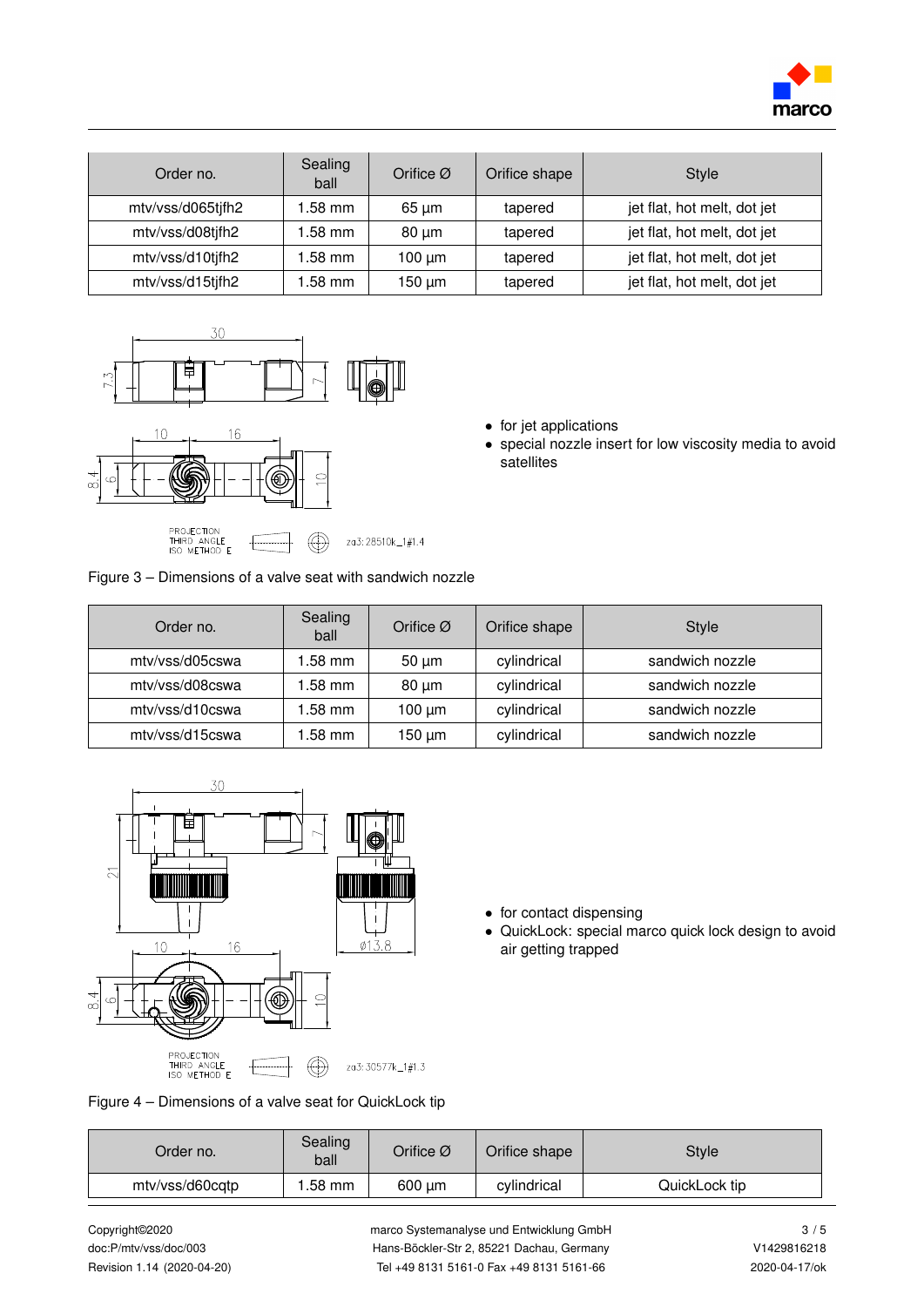



- for contact dispensing
- LuerLock: standard LuerLock quick lock

| PROJECTION<br>THIRD ANGLE<br>ISO METHOD F                | $\bigoplus$ | za3: 28102k_1#1.5 |
|----------------------------------------------------------|-------------|-------------------|
| Figure 5 – Dimensions of a valve seat for a LuerLock tip |             |                   |

| Order no.       | Sealing<br>ball | Orifice $\varnothing$ | Orifice shape | <b>Style</b> |
|-----------------|-----------------|-----------------------|---------------|--------------|
| mtv/vss/d40clta | 1.58 mm         | $400 \mu m$           | cylindrical   | LuerLock tip |
| mtv/vss/d60clta | .58 mm          | 600 um                | cylindrical   | LuerLock tip |



- for contact dispensing
- for jet applications using low viscosity fluids
- tool for assembling screw nozzle and protective cap: *mtv/tk/snsa*

Figure 6 – Dimensions of a valve seat for a screw nozzle

| Order no.       | Sealing<br>ball | Orifice $\varnothing$ | Orifice shape | <b>Style</b>                            |
|-----------------|-----------------|-----------------------|---------------|-----------------------------------------|
| mtv/vss/d80csnf | 1.58 mm         | $800 \mu m$           | cylindrical   | screw nozzle, narrow sealing<br>surface |